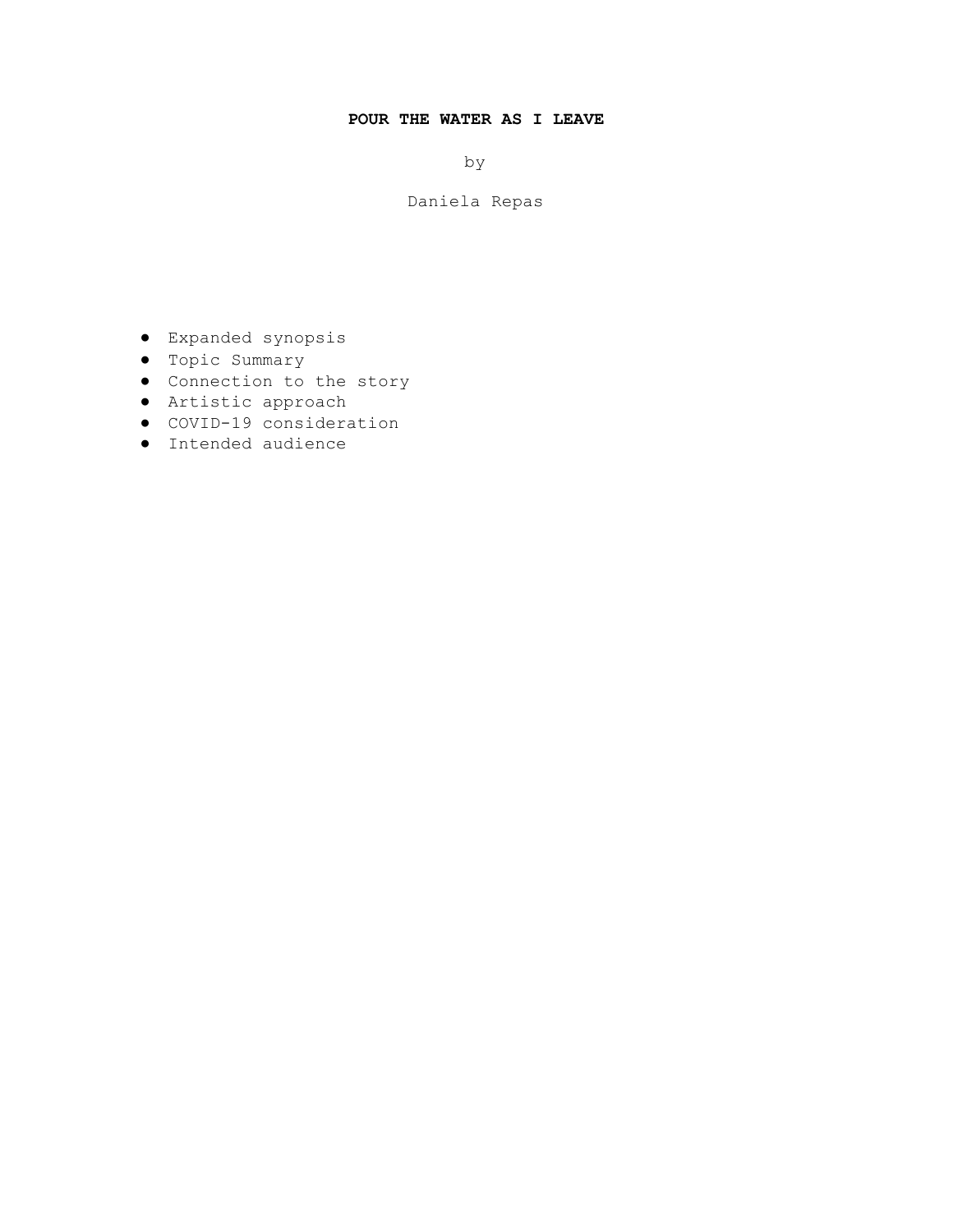### **EXPANDED SYNOPSIS:**

*Pour the Water as I Leave* is a feature length animated documentary about the exodus of Bosnian people during the Balkan Civil War. Structured as a poetic melange of fiction and fact, the narrative offers an insight into the civilian experience of a war zone. With a focus on shared trauma, the story transcends its Bosnian roots and becomes timeless. The war that took place in the 1990s was the catalyst for the Bosnian diaspora that currently constitutes 2 million people. Almost 25 years later, this event of loss, struggle and survival still shapes how Bosnians relate to the concept of home and community. Through intimate portraiture and interviews of Bosnian refugees, the narrative reveals the incredible resilience demonstrated by Bosnian people during the fallout of ex-Yugoslavia.

The story follows two fictional characters, *the woman* and *the man*, as they navigate through a besieged country. Their fantastical reality is enhanced by animation, intervals of choreographed dance, and visual abstraction. On their path, they encounter real people whose testimonies are tied into the fictional narrative, forming a seamless flow between experimental and documentary genre. This poetic structure allows the development of two parallel timelines that collide and form a unifying vision of the civilian experience of the war. The two main characters, *the woman* and *the man*, are the embodiment of collective struggle, while the interviews bring personalized and specific experiences. The Bosnian War was based on ethnic and religious conflicts. Bosnian ethnic and religious identities are signified in their names. To avoid the continuation of this unjust qualification of Bosnians and create a sense of a unified identity, the main characters are nameless. This is in contrast to the interviewed people in the film, whose identities reveal the intricate tapestry of Bosnian heritage.

As a poem depends on the rhythmic structure of a verse, the arc of the story relies on the balance between dance, prose and magical realism within animation. The chance meeting of the two main characters during a bombing of a city paves the way for the story to move through the city's landscape, Bosnian households, and military spaces. The mutual attraction between *the woman* and *the man* established in the first few scenes of the film becomes unattainable as the narrative unfolds and exodus is inevitable. The depth of their characters are established through their interaction with real people being interviewed about the war. These real individuals appear eight times throughout the film. Each of the interviewees are currently living outside of Bosnia and the interviews reveal their last days in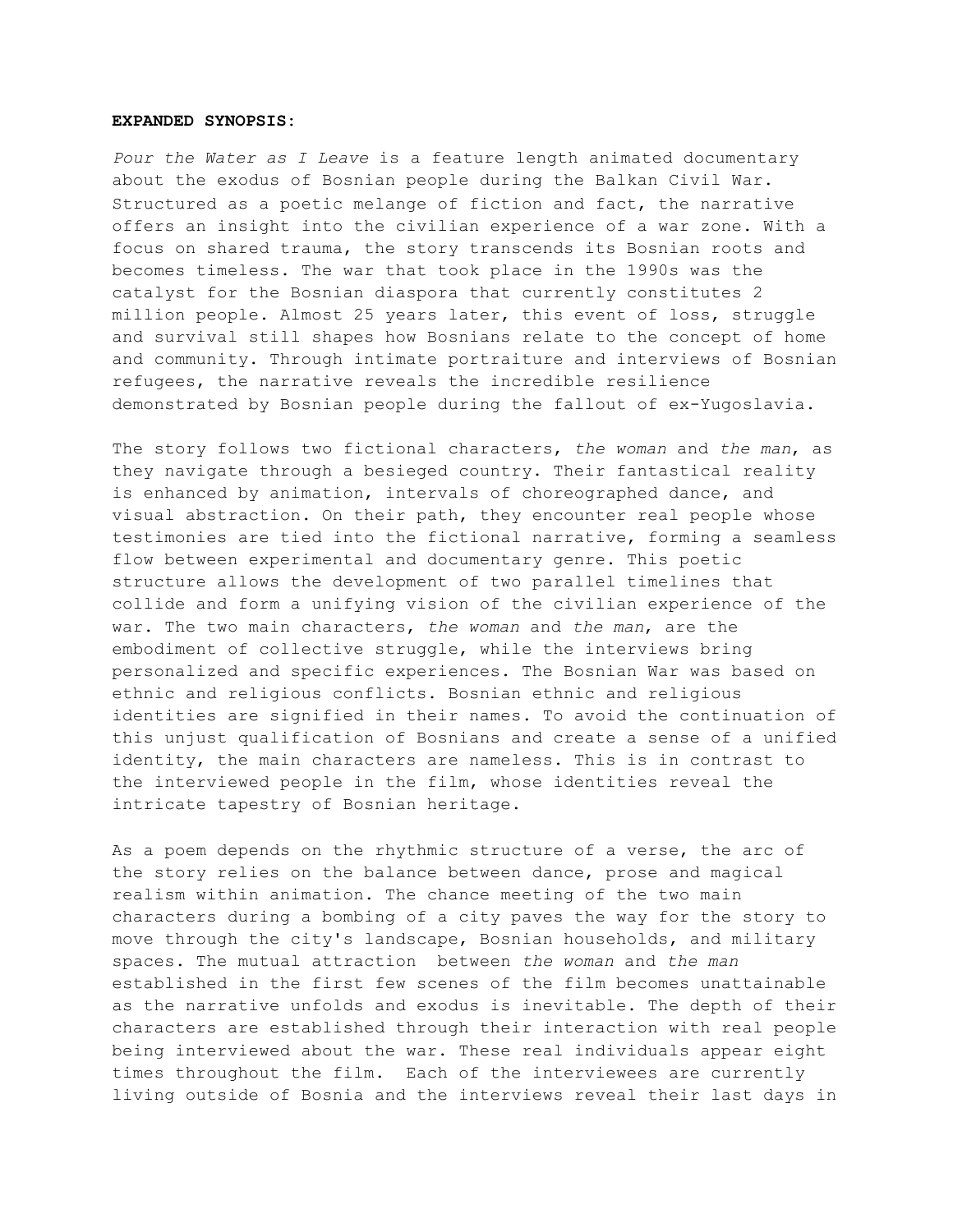their homeland. The medium of animation allows these interviews to be placed within the invented reality of the fictional characters. This insertion of documentary into the narrative world of the film enables the fusion of past and present, offering the audience insights into the cause and effect of Bosnia's downfall. The film ends with all participants, real and fictional, occupying one single thread of existence.

*Pour the Water as I Leave* is as personal as it is a shared story. With its foundation in Bosnia, the story opens up to cultures beyond her borders. Its nucleus lies in human experiences that are shared, with an attempt to find empathy and connectedness rather than separation and otherness. The complexity of the film's subject is reflected through the moldable interaction of visual, emotive and auditory aspects of the film. Animation, dance and prose as chosen mediums to tell this story lay a foundation for a documentary that breaks genre boundaries and offers a striking and unique experience in storytelling.

#### **TOPIC SUMMARY:**

*Pour the Water as I Leave* is a story about individual and shared experiences of the Balkan civil war during the 1990s. The war is often described as Europe's deadliest conflict since World War II.

The understanding of what it takes to escape the warzone is one of the main inquiries/themes of the film. During the war, it was almost impossible to leave the country. However, an "exchange" of people started happening. Serbs would go to Serbian parts of Bosnia, while Musilms and Catholics would go to regions that were a part of Bosnia and Herzegovina. Towards the end of the war, the borders were less strict on their policies, but still widely inaccessible without forged documents or blackmarket deals. The goal is to offer an understanding of how one becomes a refugee and the choices that are made in that process: what is gained and what is lost, what is endured and what is broken? During this exodus, life still continued under shelling and sniper fire. The cities and villages existed as modified communities in order to adjust to war time rules of everyday life. Depicting these spaces of "common life" under dire circumstances provides insight into how life is carried on during war. It is often forgotten and misunderstood how these spaces operate, even in the time of social media, the internet, and abundant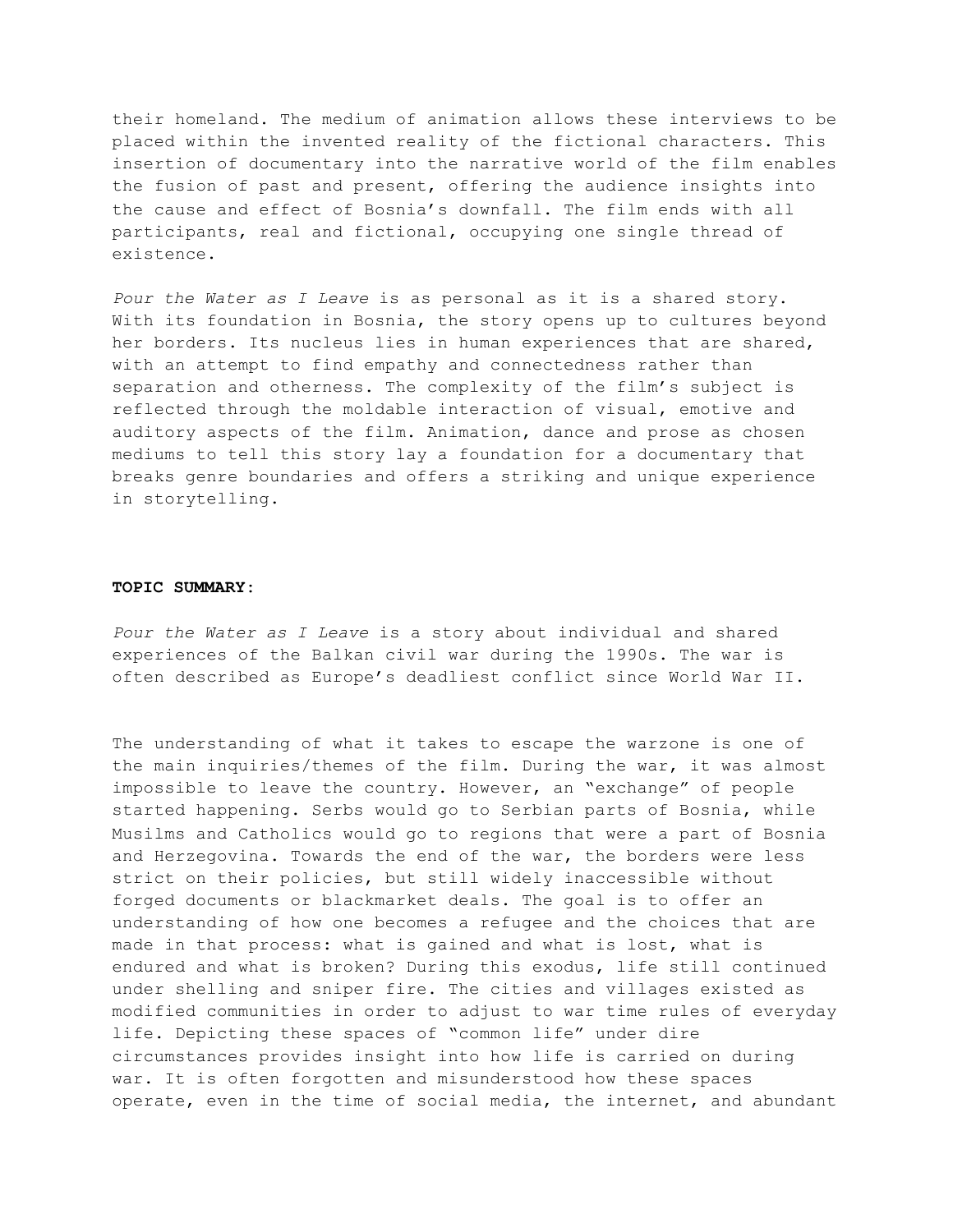access to information. This civilian experience of a war zone is expressed through interviews of eight Bosnian people, currently living in diaspora. Their testimonies depict the events they witnessed during the war, as well as their escape from Bosnia. The narrative weaves these stories into a fictional timeline about escape from a country under siege. The questions that are included in the interviews span from specific personal reactions to the events that occurred during the war to more broad inquiries about loss, sense of home, and identity.

As the story navigates through this event of Bosnian collective trauma, the topics of the inquiry are set up to relate to the current global refugee crisis. The *cause and effect* of the war is not explored as a phenomenon unique only to Bosnia but a recurring historical theme of humanity. The relevance of this story echoes through the current political, social and humanitarian crises of the world. Living in Portland, Oregon I have witnessed unrest resembling the days ahead of the war in Bosnia. Fueled by the physical separation due to COVID-19 restriction, political tension, and protests for racial justice, the last year has brought familiar anxiety amongst my family and friends that have experienced war in their respective countries. The feeling of being trapped in a situation beyond our control mirrored the days of war from our past. Fear of being prosecuted because of forced categorization based on nationality, race, identity and culture became amplified even in most liberal communities. The subject of escape became frequent in our conversations, only to fall flat since there is really nowhere to run. People of all walks of life started to question the concept of home and community. As our current social and political conditions demand greater adaptability for collective survival, this story illuminates the parallel struggles with the Balkan Civil War in the spirit of inquiry for hope and potential solutions. Is it possible to both celebrate the uniqueness of a culture and give access to participation beyond its framework? The approach to storytelling through a poetic narrative will allow these kinds of inquiries to find their responses in flexibility between factual and emotive aspects of the story. While the cinematic experience of a foreign language may be prohibitive in a sense, the focus on the body and gestures through dance allows the audience to experience something beyond words; peer into the humanity within. As we are navigating through current collective separation due to wars, COVID-19, poverty, racial inequity, this film aspires to give hope and awareness of our togetherness in these trying times. It challenges the past for the sake of the present and points to our interconnectedness for our survival.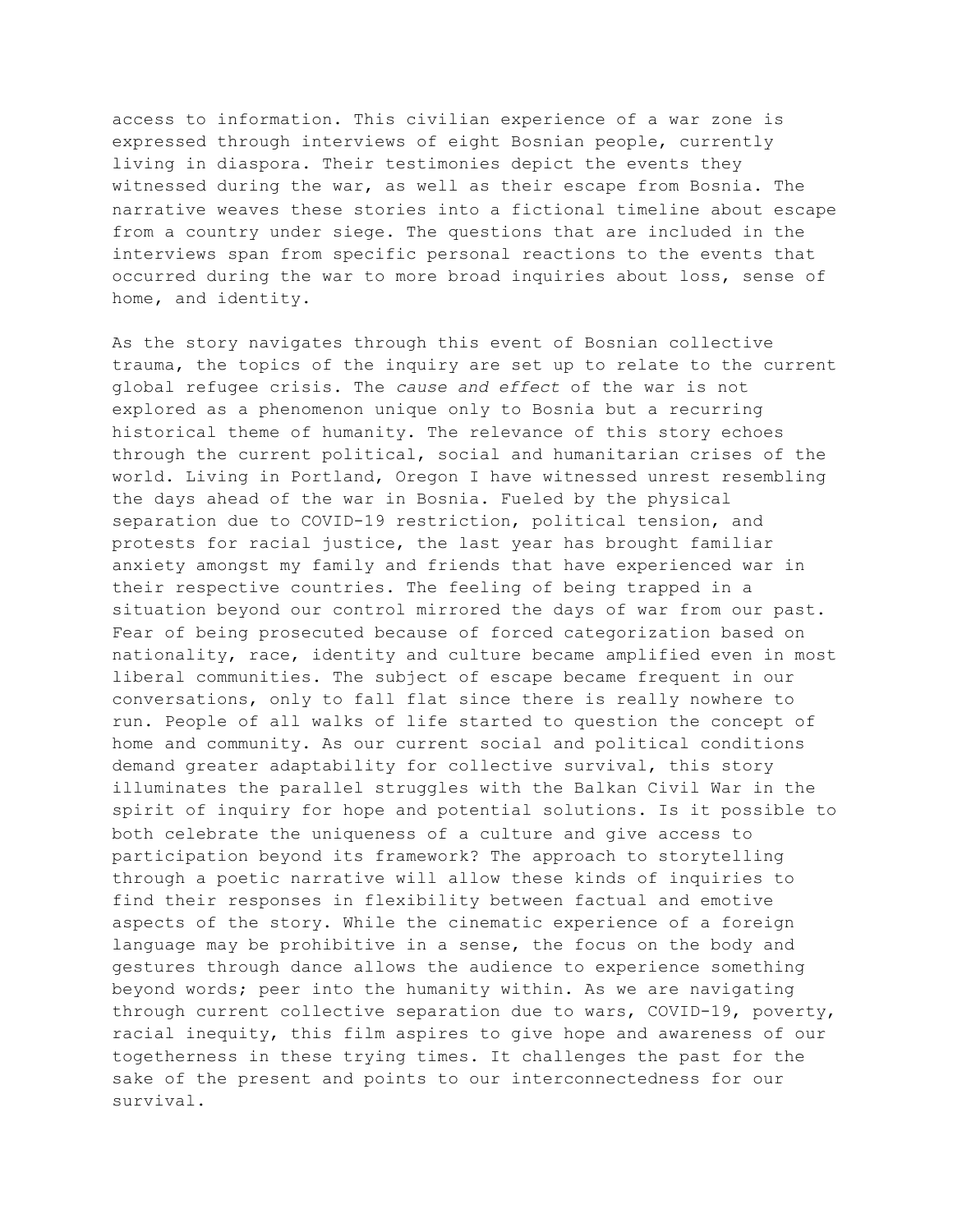#### **CONNECTION TO THE STORY:**

*Pour the Water as I Leave* is a story that has its foundation in my personal experiences of war, refugee life and living in diaspora for the last 20 years. I was ten when the war in Bosnia started and fifteen when I became a refugee. Subsequently, I experienced a decade of moving through countries, refugee camps, and bureaucracies. The access to the Bosnian community starts with my family and friends. They helped me with my first show created in the refugee camp in Geneva, they watched me grow as an artist and witnessed my homage to Bosnia and her people in my work. Their trust is evident in their support of my endeavors and their participation in the film is a profound blessing in my culture.

In 2020 I reached a pivotal point of exactly half of my life spent in Europe and half in the USA. My connection to Bosnia persisted through multiple family visits over the years, as well as a couple of projects filmed in my hometown. For the past two years I have been studying the concepts of home, loss, Bosnian identity and the socio-political impact of the refugee crisis within the western world. My studies resulted in a short animated documentary where I filmed my grandparents as they live their life in Bosnia, separate from the rest of the family.

A unique contribution to this project is the background of the current team members. The screenwriter and my story co-creator , Vu Pham is a filmmaker that draws inspiration from his own personal experiences as a Vietnamese refugee. Our cultures, while vastly different, were fused with nearly identical childhood circumstances. The result was a story that already constituted inclusion as opposed to separation and otherness. Rena Butler, the film's dance choreographer, relates to the story as a young Black woman in celebration of her own identity and culture. Her understanding of war, struggle and perseverance is rooted in her personal experiences of growing up as a Black woman in the USA. My sister, Ivana Repas, as an official poet for most of my visual work, will write the prose for the film. Our family connection allows us to create material that is often unattainable in other circumstances. John Summerson, as a lead animator, contributes with his unique approach to animated documentaries. His skills in technique and creative thinking contributes to the poetic narrative structure.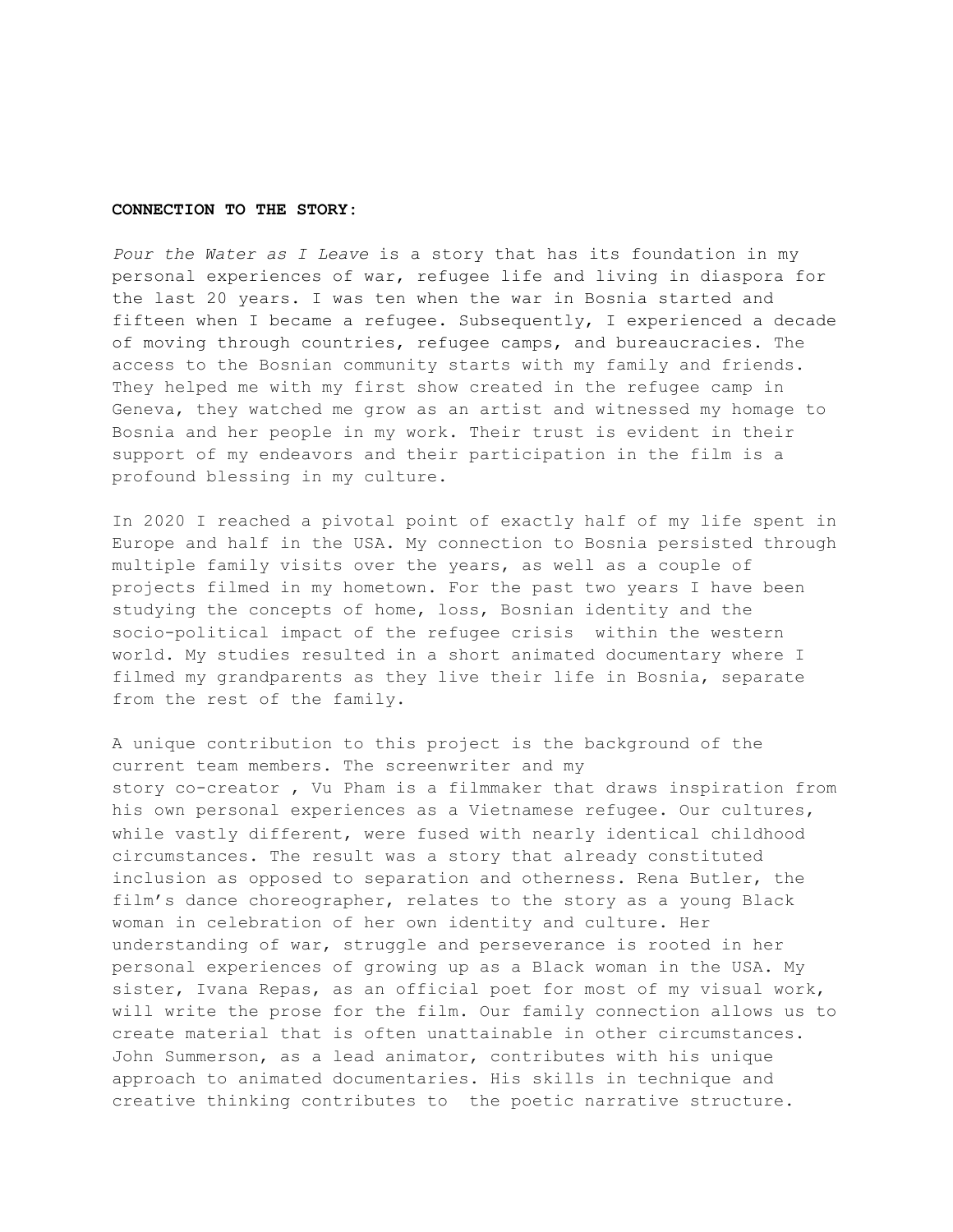#### **ARTISTIC APPROACH:**

The artistic vision for this project fluctuates between aesthetics of cinema, animation and drawing. This overlap allows the narrative to flex and move between what is real and what is imagined.

The animation style envisioned for *Pour the Water as I Leave* is a combination of rotoscoping technique and drawing frame by frame animation. The source material for all the visual elements will be filmed as live action and then translated into animation and drawings. As the story unfolds, the two methods of animation will bleed into one another and at times collide in a multi-layered composition. The presence of the artist's hand is achieved through the finesse of the line and mark making. The color palette is inspired by works of renaissance painters, chiaroscuro treatment of light, and the cinematic lens of Andrei Tarkovsky. Through innovation and experiment, the animation style chosen for this film will mirror the poetic structure of the narrative.

As an additional element to the poetic narrative approach, the fictional characters are performed by dancers. The decision to cast dancers rather than actors is grounded in my desire to specify and highlight gestures of the human body. Through choreography of subtle movements, these fictional characters are a visual opposition to the real people interviewed for the film. Although they occupy shared spaces at times, the fictional and real characters differ in their movements and interactions with the space they are in. The performative nature of dance brings the visual poetry "front and center" and allows the narrative to highlight the emotive nature of the story. The visual elements are in consistent dance with the soundscape of the film, achieved through carefully edited intervals of raw sound and composed music. The soundtrack itself will be rooted in traditional Balkan music, consisting of brass and string instruments.

*Pour the Water as I Leave* is an animation film that challenges the genre of documentary and non-fiction storytelling. The artistic vision at the core of this project relies as much on innovation as it does on mastery of the mediums.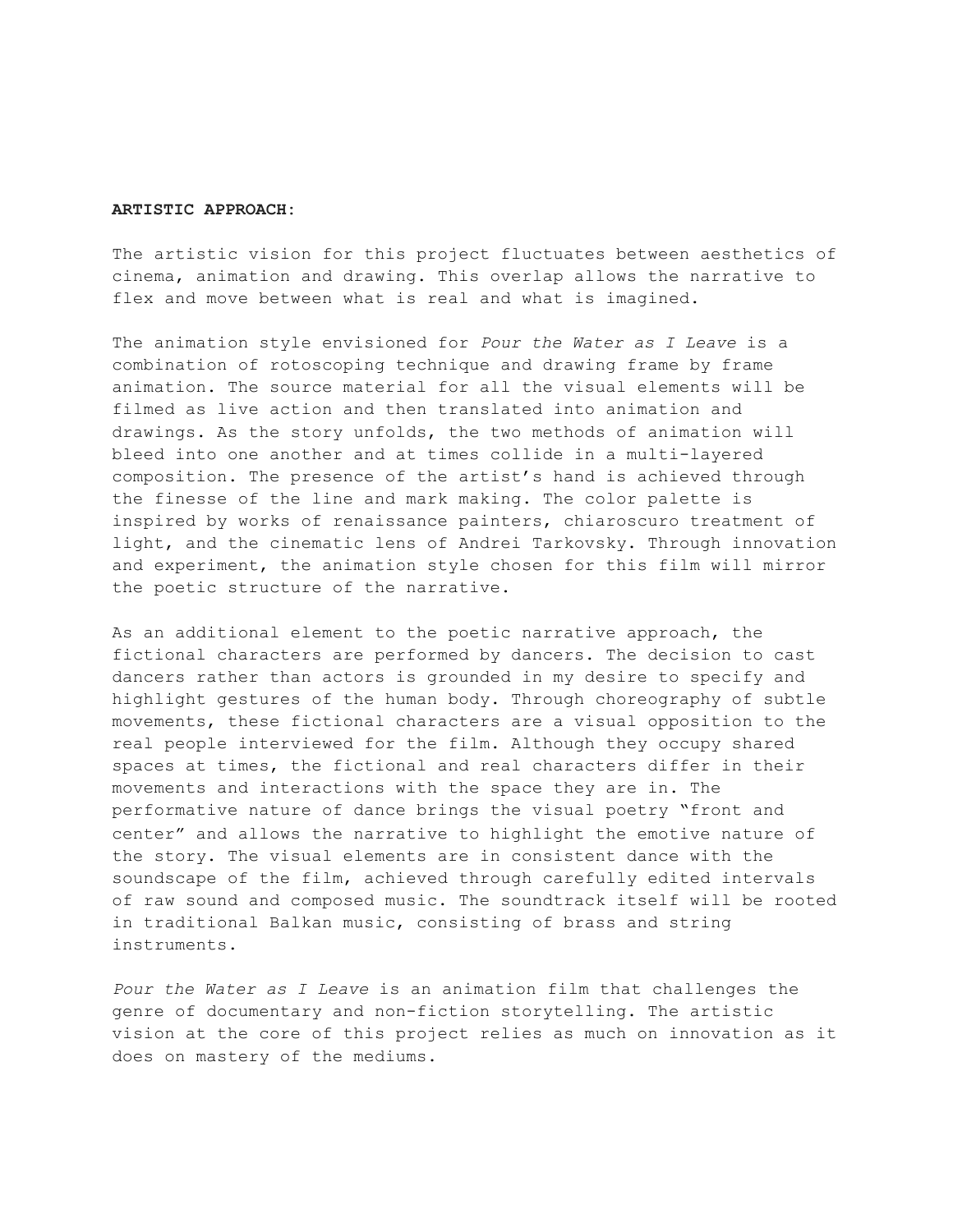## **COVID-19 CONSIDERATIONS:**

This project, as many across the world, has been impacted by the restrictions imposed by COVID-19. However, as an animated feature, this film has many advantages in overcoming COVID-19 obstacles.

Currently in the development stage, the project has been impacted by the closures of daycares, limited access to public gatherings and closures of previously expected funding. As a mother of a four year old child, it has been incredibly challenging to balance parenting and professional practice. Needless to say, the timeline of the project shifted and suffered as a consequence of homeschooling. However, as through many other unpredictable events that occurred throughout my life, I have adapted to the new workflow and increased productivity with a revised approach and timeline. The closure of the Princess Grace Foundation grant opportunities throughout 2020 has affected the chances for early development funding (as an alumna of the foundation, I have access to grants and opportunities that are closed to the public). The Princess Grace Foundation has opened up for the 2021 cycle and I am planning to apply to their Special Project Grant in May 2021. Additional obstacles during development was the closures of film festivals where physical attendance contributed greatly in networking and collaboration.

Despite all this, the future of the project appears to be bright and achievable. As an animated film, the production can be broken up in many stages and divided in single cell studios. Animators and illustrators can work from their home studios and share their work digitally. *Zoom* as a means of communication is sufficient to convey ideas, create space for collaboration and problem solve. Since the interviews do not require a specific location, they can be filmed at any location with a crew of only three people. The dance choreography is scheduled in late fall, with hope that by then we will be able to gather indoors in small groups. If not, these will be divided into smaller groups of three or four people. All this can be filmed outdoors where the risk factor is significantly lower. Dancers can be filmed individually for certain scenes and then composited in post production. As the filmed material accumulates, the illustrators and animators will be able to work regardless of their geographic position or time zones.